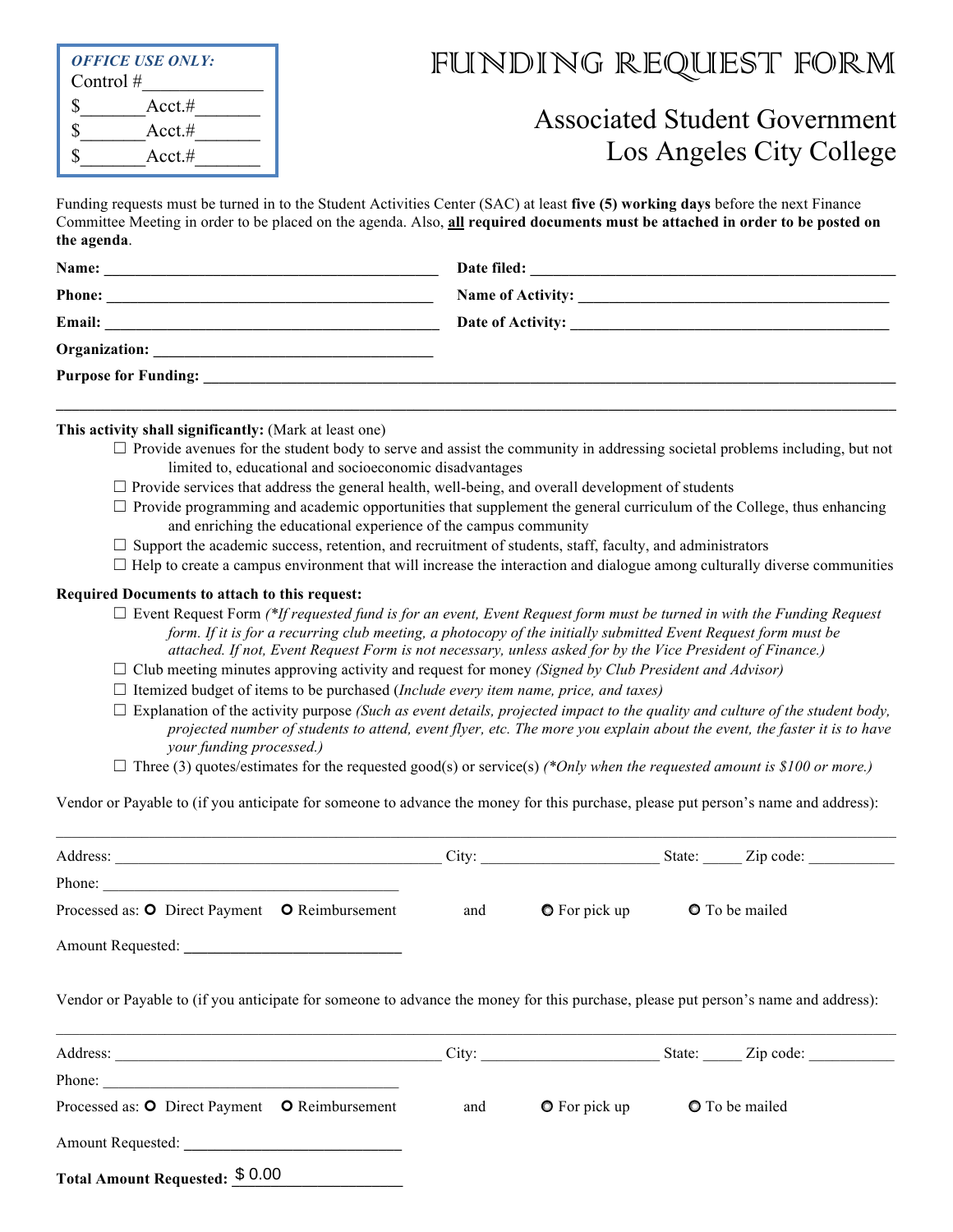### *FOR ASG OFFICE USE:*

|                                                                      | Finance Committee meeting date: _______________                                                                                                                                                                                |                                                                                                                                                                                        |                                                                                                                                                                                                                                                                                                                                                                |                          |
|----------------------------------------------------------------------|--------------------------------------------------------------------------------------------------------------------------------------------------------------------------------------------------------------------------------|----------------------------------------------------------------------------------------------------------------------------------------------------------------------------------------|----------------------------------------------------------------------------------------------------------------------------------------------------------------------------------------------------------------------------------------------------------------------------------------------------------------------------------------------------------------|--------------------------|
|                                                                      |                                                                                                                                                                                                                                |                                                                                                                                                                                        |                                                                                                                                                                                                                                                                                                                                                                |                          |
| Moved by: $\_\_$                                                     |                                                                                                                                                                                                                                | Votes:<br><b>ASG VPF</b><br>Faculty                                                                                                                                                    | $\Box$ Yes<br>$\Box$ No<br>$\Box$ Yes<br>$\Box$ No                                                                                                                                                                                                                                                                                                             |                          |
|                                                                      |                                                                                                                                                                                                                                | Advisor<br><b>ASG President</b><br>Senator                                                                                                                                             | $\Box$ Yes<br>$\Box$ No<br>$\Box$ No<br>$\Box$ Yes<br>$\Box$ Yes<br>$\Box$ No                                                                                                                                                                                                                                                                                  |                          |
| Pass/Fail: ________                                                  |                                                                                                                                                                                                                                |                                                                                                                                                                                        |                                                                                                                                                                                                                                                                                                                                                                |                          |
|                                                                      |                                                                                                                                                                                                                                | *****                                                                                                                                                                                  |                                                                                                                                                                                                                                                                                                                                                                |                          |
| ASG Senate meeting date:                                             |                                                                                                                                                                                                                                |                                                                                                                                                                                        |                                                                                                                                                                                                                                                                                                                                                                |                          |
|                                                                      | Motion of Approval: 2008 and 2008 and 2008 and 2008 and 2008 and 2008 and 2008 and 2008 and 2008 and 2008 and 2008 and 2008 and 2008 and 2008 and 2008 and 2008 and 2008 and 2008 and 2008 and 2008 and 2008 and 2008 and 2008 |                                                                                                                                                                                        |                                                                                                                                                                                                                                                                                                                                                                |                          |
| $\text{Moved by:}\underbrace{\hspace{2.5cm}}$<br>Pass/Fail: ________ |                                                                                                                                                                                                                                | Votes:<br>ASG President<br><b>EVP</b><br><b>VPF</b><br><b>VPC</b><br>Senator 1<br>Senator 2<br>Senator 3<br>Senator 4<br>Senator 5<br>Senator 6<br>Senator 7<br>Senator 8<br>Senator 9 | $\Box$ Yes<br>$\Box$ No<br>$\Box$ Yes<br>$\Box$ No<br>$\Box$ Yes<br>$\Box$ No<br>$\Box$ Yes<br>$\Box$ No<br>$\Box$ Yes<br>$\Box$ No<br>$\Box$ Yes<br>$\Box$ No<br>$\Box$ No<br>$\Box$ Yes<br>$\Box$ No<br>$\Box$ Yes<br>$\square$ No<br>$\Box$ Yes<br>$\Box$ Yes<br>$\Box$ No<br>$\Box$ Yes<br>$\Box$ No<br>$\Box$ Yes<br>$\Box$ No<br>$\Box$ Yes<br>$\Box$ No |                          |
| If denied, state reason for administrative denial:                   |                                                                                                                                                                                                                                |                                                                                                                                                                                        |                                                                                                                                                                                                                                                                                                                                                                |                          |
|                                                                      |                                                                                                                                                                                                                                |                                                                                                                                                                                        |                                                                                                                                                                                                                                                                                                                                                                |                          |
|                                                                      |                                                                                                                                                                                                                                |                                                                                                                                                                                        |                                                                                                                                                                                                                                                                                                                                                                |                          |
| If approved, please sign below:                                      |                                                                                                                                                                                                                                |                                                                                                                                                                                        |                                                                                                                                                                                                                                                                                                                                                                |                          |
| <b>ASG President</b>                                                 | <b>ASG Advisor</b>                                                                                                                                                                                                             | <b>College Business Officer</b>                                                                                                                                                        |                                                                                                                                                                                                                                                                                                                                                                | <b>College President</b> |
| Date: $\qquad \qquad$                                                | Date: $\frac{1}{\sqrt{1-\frac{1}{2}}\cdot\frac{1}{2}}$                                                                                                                                                                         |                                                                                                                                                                                        |                                                                                                                                                                                                                                                                                                                                                                | Date: $\qquad \qquad$    |